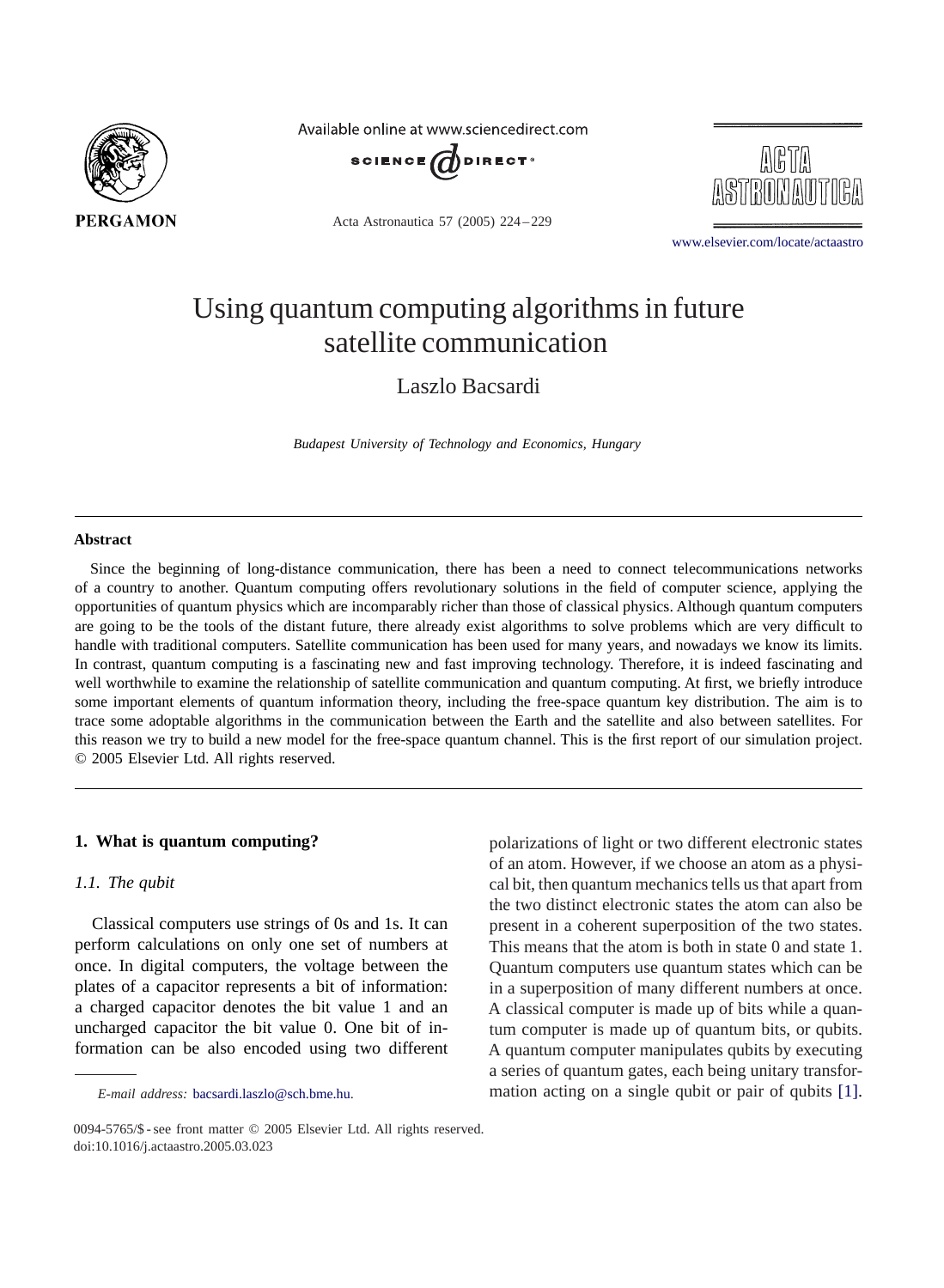In applying these gates in succession, quantum computers can perform complicated unitary transformations to a set of qubits in some initial state. The qubits can then be measured, with this measurement serving as the final computational result. This similarity in calculation between a classical and quantum computer affords that in theory, classical computers can accurately simulate quantum computers. The simulation of quantum computers on classical ones is a computationally difficult problem because the correlations among quantum bits are qualitatively different from those among classical bits, as first explained by John Bell. Take for example a system of only a few hundred qubits, this exists in a Hilbert space of dimension  $~\sim 10^{90}$  that in simulation would require a classical computer to work with exponentially large matrices (to perform calculations on each individual state, which is also represented as a matrix), meaning it would take an exponentially longer time than even with a primitive quantum computer. A simple quantum system is a half-state of the two-level spin. Its basic states, spindown  $|\downarrow\rangle$  and spin-up  $|\uparrow\rangle$ , may be relabelled to represent binary zero and one, i.e.  $|0\rangle$  and  $|1\rangle$ , respectively. The state of a single such particle is described by the wave function  $\psi = \alpha |0\rangle + \beta |1\rangle$ . The squares of the complex coefficients— $|\hat{\alpha}|^2$  and  $|\beta|^2$ —represent the probabilities of finding the particle in the corresponding states. Generalizing this to a set of  $k$  spin- $\frac{1}{2}$  particles we find that there are now  $2^k$  basis states (quantum mechanical vectors that span a Hilbert space) which is equivalent to stating that there are  $2^k$  possible bitstrings of length *k*.

However, observing the system would cause it to collapse into a single quantum state corresponding to a single answer—a single list of 500 1s and 0s—, as dictated by the measurement axiom of quantum mechanics. The reason for this is an exciting result derived from the massive quantum parallelism achieved through superposition, which would be the equivalent of performing the same operation on a classical supercomputer with  $\sim 10^{150}$  separate processors.

#### *1.2. Quantum interference*

In the experiment (see Fig. 1) the photon first encounters a half-silvered mirror, then a fully silvered mirror, and finally another half-silvered mirror before



Fig. 1. Experiment for quantum-interference, showing that a qubit can exist as a 0, a 1, or simultaneously as both 0 and 1, with a numerical coefficient representing the probability for each state.

reaching a detector, where each half-silvered mirror introduces the probability of the photon travelling down one path or the other. Once a photon strikes the mirror along either of the two paths after the first beam splitter, one might presume that the photon will reach the two detectors A and B with equal probability. However, experiments show that in reality this arrangement causes all collisions at detector A and none at detector B. The only conceivable conclusion is that the photon somehow travelled both paths simultaneously creating interference at the point of intersection that destroyed the possibility for the signal to reach detector B. This is known as quantum interference and results from the superposition of the possible photon states or potential paths. So although only a single photon is emitted, it appears as though an identical photon exists and is only detectable by the interference it causes with the original photon when their paths come together again. If, for example, either of the paths is blocked with an absorbing screen, detector B registers hits again just as in the first experiment. This unique characteristic, among others, makes the current research in quantum computing not merely a continuation of today's idea of a computer, but rather an entirely new branch of thought.

## *1.3. Quantum cryptography*

The premier application of a quantum computer capable of implementing this algorithm lies in the field of encryption, where RSA (one common encryption code), relies heavily on the difficulty of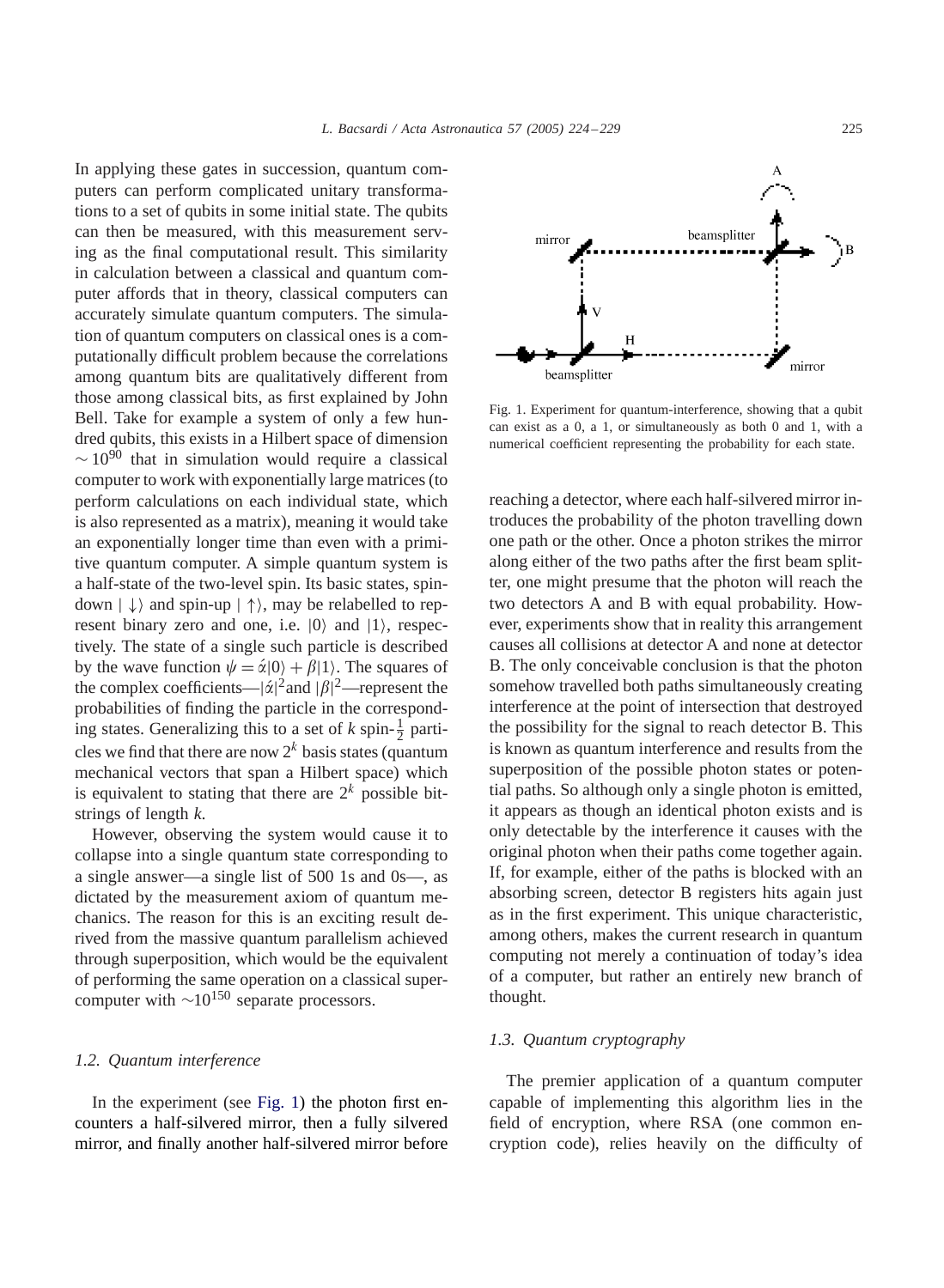factoring very large composite numbers into primes. A computer which can do this easily is naturally of great interest to numerous government agencies that use RSA—previously considered to be 'uncrackable'—and anyone interested in electronic and financial privacy.

Cryptography allows two parties ('Alice' and 'Bob') to render their communications illegible to a third party ('Eve'), provided they both possess a secret random bit sequence, known as a cryptographic key, which is required as an initial parameter in their encryption devices. Secure key distribution is then essential; Eve must not be able to obtain even partial knowledge of the key. Key distribution using a secure channel ('trusted couriers') is effective but cumbersome in practice, potentially vulnerable to insider betrayal and may not even be feasible in some applications.

Encryption is only one application of quantum computers. In addition, Shor, a pioneer researcher of quantum computing, has put together a toolbox of mathematical operations that can only be performed on a quantum computer, many of which he used in his factorization algorithm. Furthermore, Feynman asserted that a quantum computer could function as a kind of simulator for quantum physics, potentially opening the doors to many discoveries in the field. No[wad](#page-5-0)ays the power and capability of a quantum computer is primarily theoretical speculation; the advent of the first fully functional quantum computer will undoubtedly bring many new and exciting applications [2].

# **2. Free-space quantum channel**

#### *2.1. Quantum channel*

Perhaps the simplest example of a structure involving multiple times histories of a quantum system is a quantum channel. Typically, one is interested in some basis for the Hilbert space representing the input of a channel, which is tensored to a second Hilbert space representing the environment, and then another (possibly the same) basis for the first space at a later time (see Fig. 2). Any device taking classical or quantum systems of a certain type as input and (possibly different) classical or quantum systems as output may be referred to as a 'channel'. Mathematically, a channel



Fig. 2. In the channel, appearing noise is the result of interlocking with the environment.

is represented by the map taking input states to output states or, dually, output observables to input observables. For many questions in quantum information theory it is crucial to characterize precisely the set of maps describing 'possible' devices. One way to characterize the possible channels is 'constructive'. That is, we allow just those channels, which can be built from the basic operations of tensoring with a second system in a specified state, unitary transformation, and reduction to a subsystem. An alternative approach is 'axiomatic', i.e., by a set of postulates, which are required by the statistical interpretation of quantum mechanics.

#### *2.2. Quantum key distribution*

Quantum cryptography was introduced in the mid-1980s as a new method for generating the shared, secret random number sequences, known as cryptographic keys that are used in cryptosystems to provide communications security. The appeal of quantum cryptography is that its security is based on laws of nature, in contrast to existing methods of key distribution that derive their security from the perceived intractability of certain problems in number theory, or from the physical security o[f](#page-5-0) [the](#page-5-0) distribution process. Since the introduction of quantum cryptography, several groups have demonstrated quantum communications and quantum key distribution over multikilometre distances of optical fibre [4].

Quantum key distribution (QKD) is a promising approach to the ancient problem of protecting sensitive communications from the enemy. QKD is not in itself a method of enciphering information: it is instead a means of arranging that separated parties may share a completely secret, random sequence of symbols to be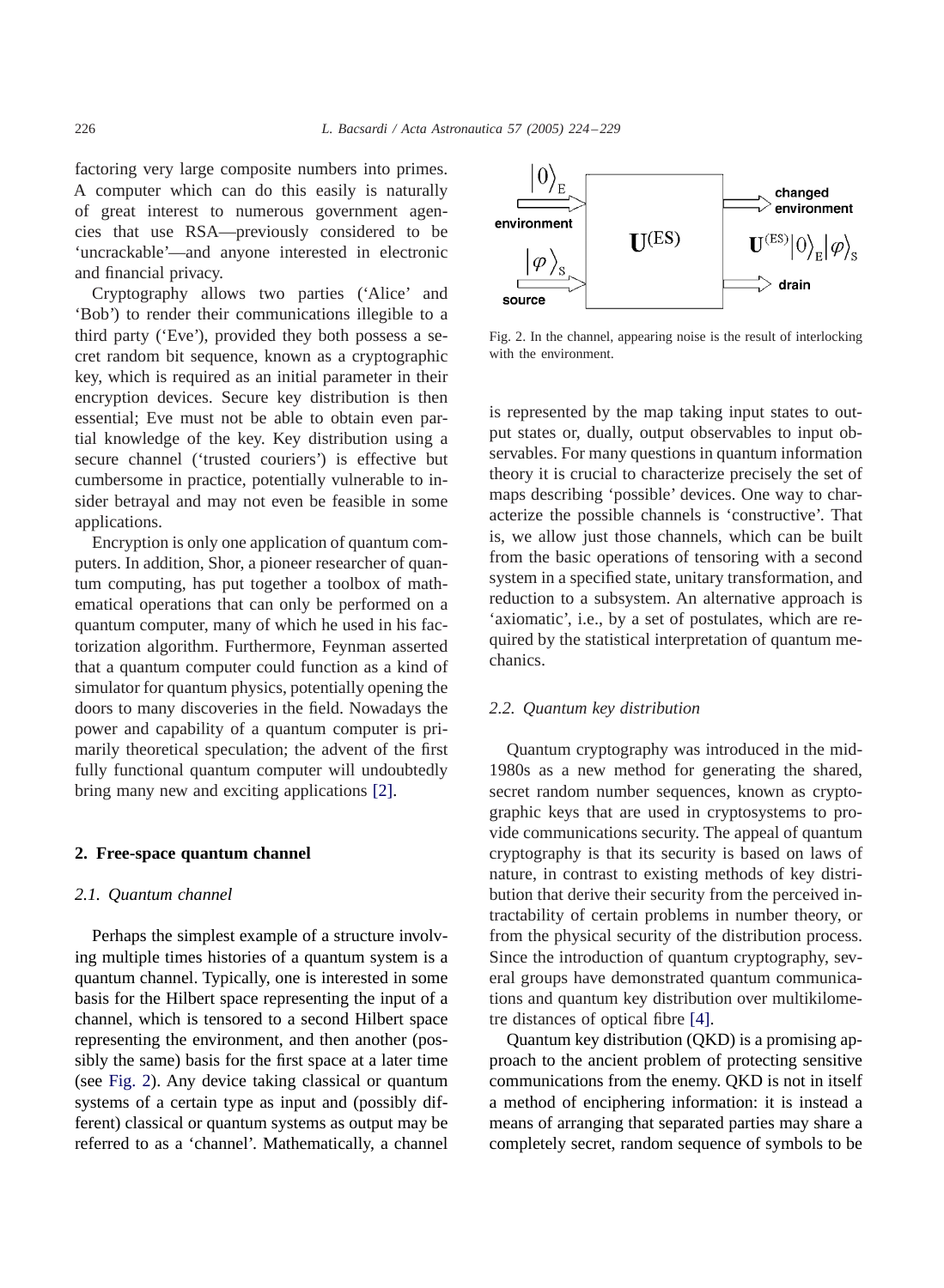used as a key for the purpose of enciphering a message.

# *2.3. Free-space QKD*

Free-space QKD (over an optical path of about 30 cm) was first introduced in 1991, and recent advances have led to demonstrations of QKD over freespace indoor optical paths of 205 m, and outdoor optical paths of 75 m. These demonstrations increase the utility of QKD by extending it to line-of-site laser communications systems. Indeed, there are certain key distribution problems in this category for which freespace QKD would have definite practical advantages (for example, it is impractical to send a courier to a satellite).

The [rese](#page-5-0)arching group at the Los Alamos National Laboratory developed a free-space QKD, and in 1998 published their results of free-space QKD over outdoor optical paths of up to 950 m under nighttime conditions [4].

Four years later, in 2002, the same laboratory has demonstrated that free-space QKD is possible in daylight or at night, protected against intercept/resend, beamsplitting and unambiguous state discrimination (USD) eavesdropping, and even photon number splitting (PNS) eavesdropping at night, over a 10 km, 1-airmass path, which is representative of potential ground-to-ground applications and is several times longer than any previously reported results. The system provided cryptographic quality secret key transfer with a number of secret bits per  $1 \text{ s}$  quantums. This research published in their report is as follows: 'we believe that the [meth](#page-5-0)odology that we have developed for relating the overall system performance to instrumental and quantum channel properties may also be applicable to other QKD systems, including optical fibre based ones' [5].

#### *2.4. Earth–satellite connection*

To detect a single QKD photon it is necessary to know when it will arrive. The photon arrival time can be communicated to the receiver by using a bright precursor reference pulse. Received bright pulses allow the receiver to set a 1 ns time window within which to look for the QKD-photon. This short time window reduces background photon counts dramatically, and the background can be further reduced by using narrow bandwidth filters.

According to Buttler's report, the atmospheric turbulence impacts the rate at which QKD photons would be received at a satellite from a ground station transmitter. Assuming 30 cm diameter optics at both the transmitter and the satellite receiver, the diffractionlimited spot size would be 1.2 m diameter at a 300 km altitude satellite.

Errors would arise from background photons collected at the satellite. The background rate depends on full or new moon: the error rate will be dominated by background photons during full moon periods and by detector noise during a new moon. During daytime orbits of the background radiance would be much larger. Because the optical influence of turbulence is dominated by the lowest 2 km of the atmosphere, the results show 'that QKD between a ground station and a lowearth orbit satellite should be possible on nighttime orbits and possibly even in full daylight. During the several minutes that a satellite would be in view of the ground statio[n](#page-5-0) [the](#page-5-0)re would be adequate time to generate tens of thousands of raw key bits, from which a shorter error-free key stream of several thousand bits would be produced after error correction and privacy amplification' [4].

#### **3. Distant future?**

At present, quantum computers and quantum information technology remains in its pioneering stage. Error correction has made promising progress to date, nearing a point now where we may have the tools required to build a computer robust enough to adequately withstand the effects of decoherence. Quantum hardware, on the other hand, remains an emerging field, but the work done thus far suggests that it will only be a matter of time before having devices large enough to test Shor's and others' quantum algorithms. Thereby, quantum computers will emerge as the superior computational devices at the very least, and perhaps one day make today's modern computer obsolete. Quantum computation has its origins in the highly specialized field of theoretical physics, but its future undoubtedly lies in the profound effect.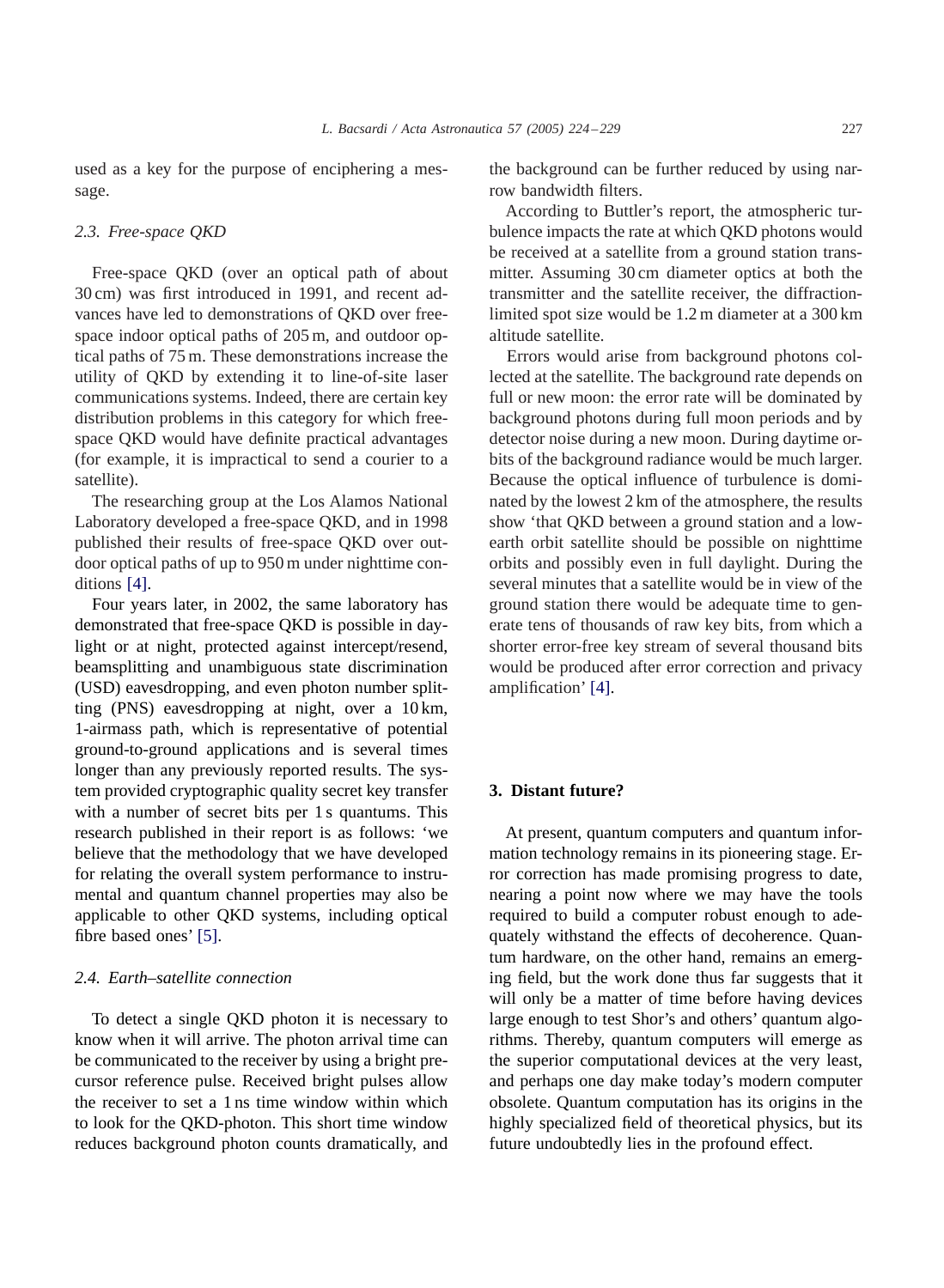Quantum computing algorithms can be used to affirm our communication in three ways:

1. Open-air communication (below 100 km, instead of optical cable, using the twisted surface of Earth).

# 2. Satellite communications (between 300 and 800 km altitude, signal encoding and decoding). Quantum error correction allows quantum computation in a noisy environment. Quantum computation ofany length can be created as accurately as desired, as long as the noise is below a certain threshold, e.g.  $P < 10^{-4}$ .

3. Satellite broadcast (our broadcast satellite) orbit at 36,000 km, using 27 MHz signal. In quadrature phase shift keying (QPSK) every symbolum contains two bits, this is why the bit speed is 55 Mbs. Half the bits is for error coding, in the best case we only have 38 Mbs, but in common solutions there is only 27–28 Mbs, in which 5–6 TV-channels can be stored with a bandwidth of  $2-5$  Mbs each. The quantum algorithms can prove the effective bandwidth to fill better the brand as in the traditional case.

# **4. Simulating a free-space quantum channel**

Hopefully the free-space quantum channel will be an important part of our communication, as we could see so far. This is why we are studying the free-space quantum channel at the Budapest University of Technology and Economics, Faculty of Electrical Engineering and Informatics, Department of Telecommunications. Our project is to study and understand this type of channel and to set up a working model. Two students are working on this project (Attila Pereszlenyi, Laszlo Bacsardi), the supervisor is Dr. Sandor Imre. The project has started in September 2003, the scheduled end is in May 2005.

We set up our quantum-channel model in the following three ways:

1. distance-independent model (infinite channel with a source and a drain),

2. linear model (linear parameter for noise) and

3. fractional distances model (different items have their own noise parameters).

In each case we start by examining the bit error rate (BER) on the empty channel, in the second phase we attack the channel, finally we try to find different methods to protect the channel.



Fig. 3. Our channel overview. Some elements between Alice (source) and Bob (drain) can be dropped out (like 1. channel, Eve or 2. channel).



Fig. 4. Independent, depolarizing errors at BB84-simulated channel. The horizontal axis is represents the number of bits. On the graph the BER (bit error rate) and the ABS (0.5-BER) are visible.

In the third case (the distance exists fractional) the distances are divided into three items:

1. item:  $0-2$  km (bottom layer of atmosphere),

2. item:  $2-10 \text{ km}$  (top layer of atmosphere) and

3. item: 10–36,000 km (space).

Firstly each of this items will be characterized by a constant noise parameter depending on different physical parameters, like probability of turbulence, cloudy or rainy weather, etc. These parameters will be increasing as a function of the distance simulating the real environment. These noise parameters will be refined by comparing our results with the effective physical measures from across the world.

In our channel overview the third party called Eve (the eavesdropper) can step between the two communication parties, called Alice and Bob (see Fig. 3).

First of all [we](#page-5-0) simulated the Bennett–Brassard 1984 (BB84) QKD protocol, which is the simplest quantum key distribution protocol. Shor and Preskill already proved concisely the unconditional security of this protocol [8].

One of our first tasks was to test the empty channel (without Eve), with different signals: all 0s (00000000), all 1s (11111111), 0–1 sequences (01010101), 0–1 sequence in blocks (00001111) and random bit sequences. We had to find the BER of the empty channel, to be able to calculate with it fur-

<span id="page-4-0"></span>